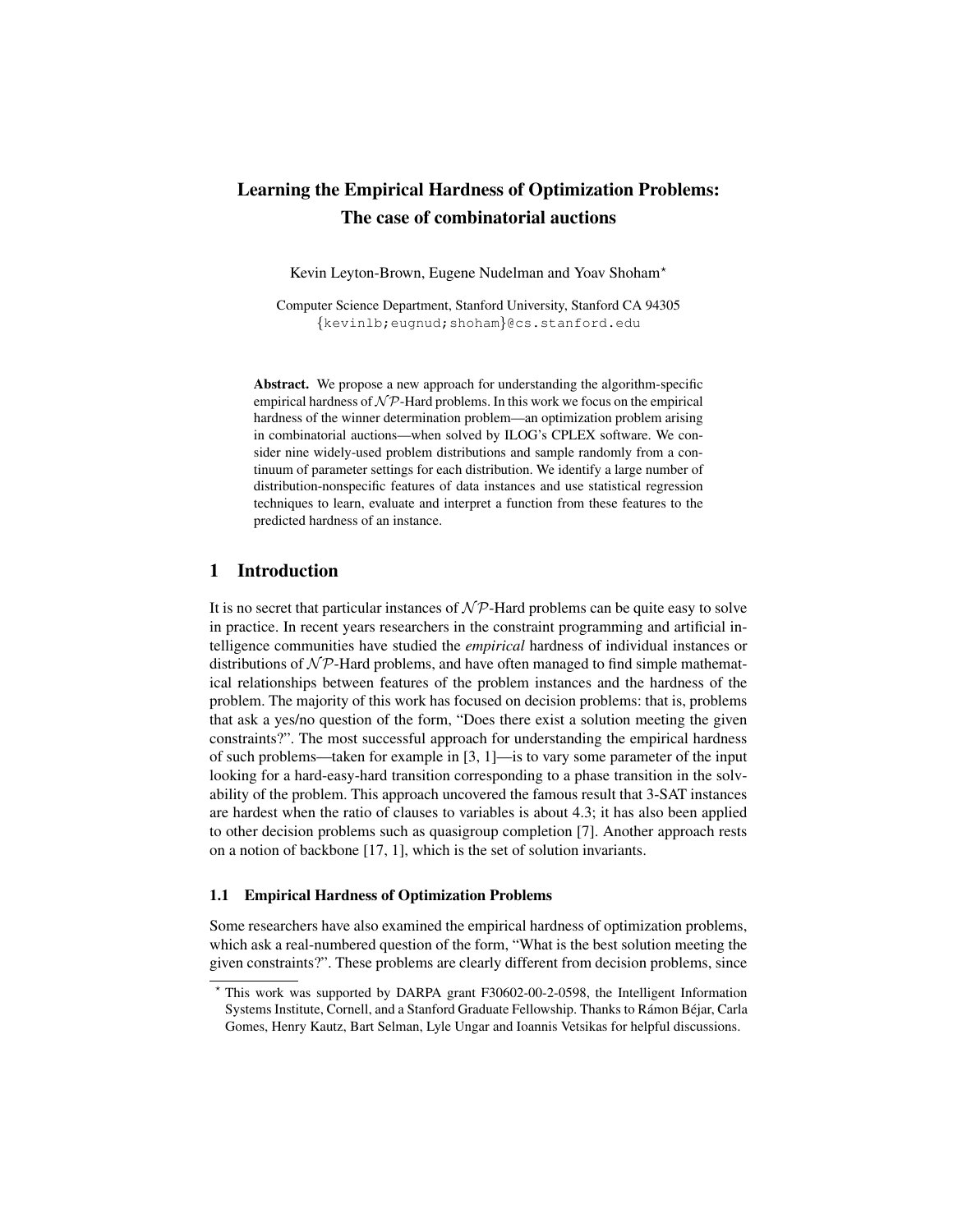they always have solutions and hence cannot give rise to phase transitions in solvability. One way of finding hardness transitions related to optimization problems is to transform them into decision problems of the form, "Does there exist a solution with the value of the objective function  $\geq x$ ?" This approach has yielded promising results when applied to MAX-SAT and TSP. Other experimentally-oriented work includes the extension of the concept of backbone to optimization problems [24], although it is often difficult to define for arbitrary problems and can be costly to compute.

A second approach is to attack the problem analytically rather than experimentally. For example, Zhang performed average case theoretical analysis of particular classes of search algorithms [25]. Though his results rely on independence assumptions about the branching factor and heuristic performance at each node of the search tree that do not generally hold, the approach has made theoretical contributions—describing a polynomial/exponential-time transition in average-case complexity—and shed light on real-world problems. Korf and Reid predict the average number of nodes expanded by a simple heuristic search algorithm such as  $A^*$  on a particular problem class by making use of the distribution of heuristic values in the problem space [14]. As above, strong assumptions are required: e.g., that the branching factor is constant and nodeindependent, and that edge costs are uniform throughout the tree.

Both experimental and theoretical approaches have sets of problems to which they are not well suited. Existing experimental techniques have trouble when problems have high-dimensional parameter spaces, as it is impractical to manually explore the space of all relations between parameters in search of a phase transition or some other predictor of an instance's hardness. This trouble is compounded when many different data distributions exist for a problem, each with its own set of parameters. Theoretical approaches are also difficult when the input distribution is complex or is otherwise hard to characterize, but they also have other weaknesses. They tend to become intractable when applied to complex algorithms, or to problems with variable and interdependent edge costs and branching factors. Furthermore, they are generally unsuited to making predictions about the empirical hardness of individual problem instances, instead concentrating on average (or worst-case) performance on a class of instances.

## **1.2 Our Methodology**

Some optimization problems do not invite study by existing experimental *or* theoretical approaches: problems characterized by a large number of apparently relevant features, the existence of many, highly parameterized distributions, significant variation in edge costs throughout the search tree and the desirability of predicting the empirical hardness of individual problem instances.<sup>1</sup> We propose a novel experimental approach for predicting the running time of a given algorithm on individual instances of such a problem, drawn from one of many different distributions. Our methodology follows:

- 1. An optimization algorithm is selected.
- 2. A set of problem instance distributions is selected. For each parameter of each distribution a range of acceptable values is established.

 $1$  We observe that these characteristics are not unique to optimization problems, but in this paper we limit our discussion to optimization.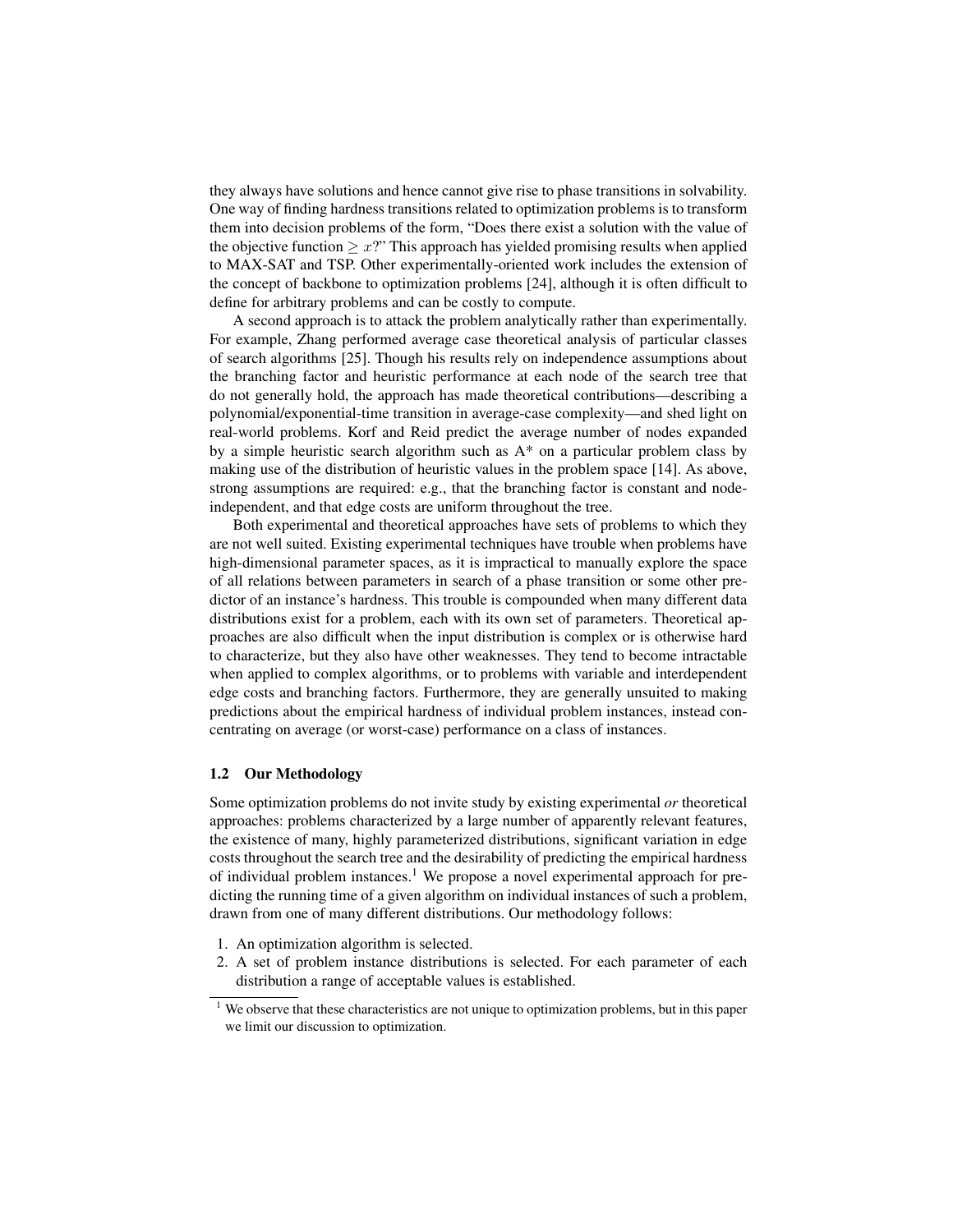- 3. Problem size is defined and a size is chosen. Problem size will be held constant to focus on unknown sources of hardness.
- 4. A set of polytime-computable, distribution-independent features is selected.
- 5. To generate instances, a distribution is chosen at random and then the range of acceptable values for each parameter is sampled. This step is repeated until the desired number of problem instances have been generated.
- 6. For each problem instance the running time of the optimization algorithm is determined, and all features are computed.
- 7. Redundant or uninformative features are eliminated.
- 8. A function of the features is learned to predict running time (or some other measure of empirical hardness), and prediction error is analyzed.

The application of machine learning to the prediction of running time has received some recent study (see, eg., [12]); however, there is no other work of which we are aware that uses such an approach primarily in order to understand the empirical hardness of an  $N \mathcal{P}$ -Hard problem. Although our methodology applies to the broad class of problems described above, for concreteness we concentrate on one widely-studied problem that exemplifies the class. The winner determination problem (WDP) is a constraint programming optimization problem associated with combinatorial auctions. It has often been observed that WDP algorithms vary by many orders of magnitude in their running times for different problems of the same size—even for different instances drawn from the same distribution. However, little is known about what causes WDP instances to differ in their empirical hardness. Understanding what characteristics of data instances are predictive of long running times would be useful for predicting how long an auction will take to clear, tuning data distributions for hardness, constructing algorithm portfolios, designing package bidding rules to reduce the chances of long clearing times and possibly for improving the design of WDP algorithms.

### **1.3 Overview**

In section 2 we give an introduction to combinatorial auctions in general, and previous work on the WDP in particular. We then survey nine of the most widely-studied combinatorial auction data distributions in section 3. (Because of space limitations we give the range of acceptable values we chose for each distribution on our website.) In section 4 we discuss holding the problem size constant in order to concentrate on unknown sources of hardness; in section 5 we describe our 25 distribution-independent features. Finally, our experimental results and analysis are presented in section 6.

## **2 Combinatorial Auctions**

Combinatorial auctions have received considerable attention in computer science over the past several years because they provide a general framework for allocation and decision-making problems among self-interested agents: agents may bid for bundles of goods, with the guarantee that these bundles will be allocated "all-or-nothing". These auctions are particularly useful in cases where agents consider some goods to be *complementary*, which means that an agent's valuation for some bundle exceeds the sum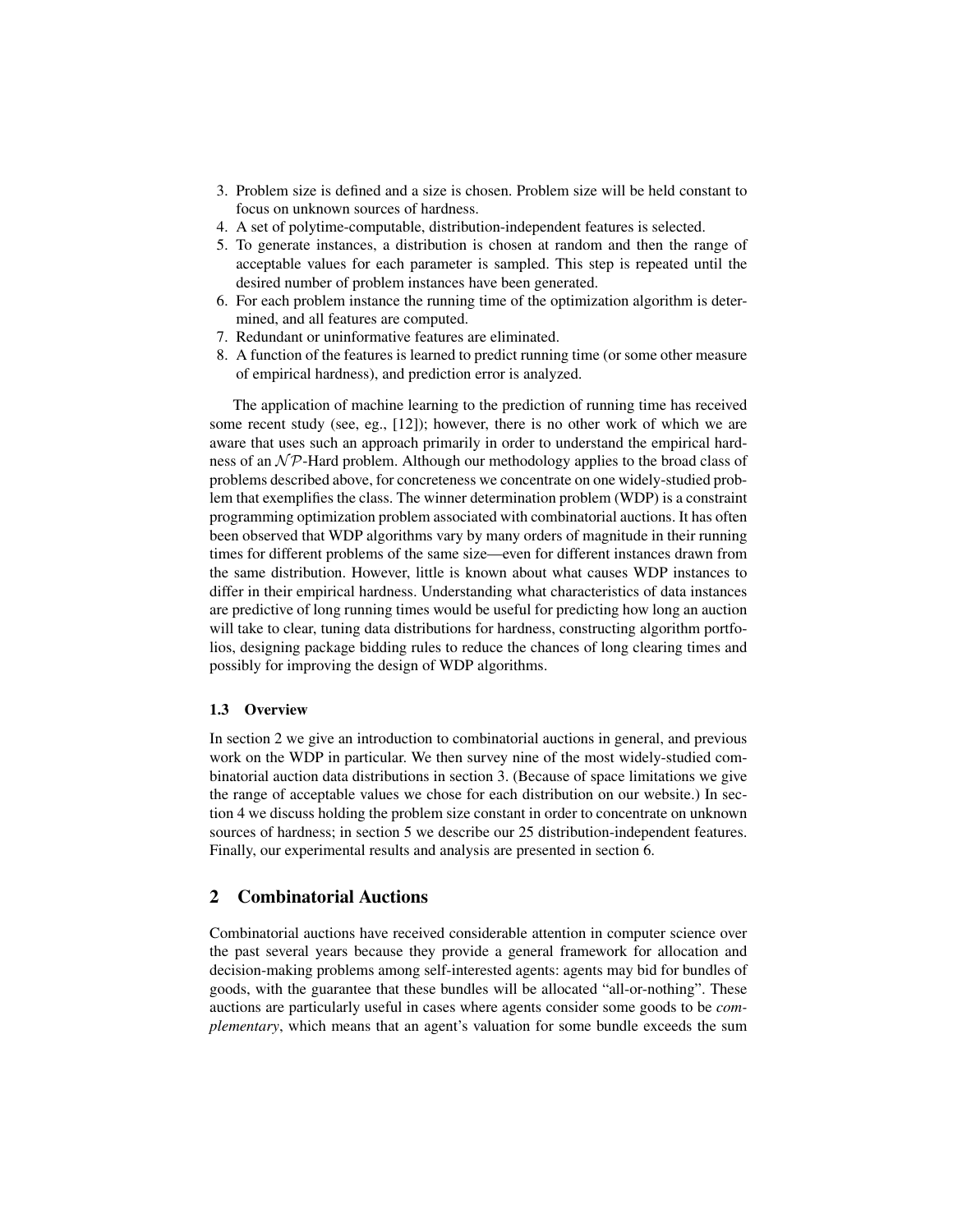of its valuation for the goods contained in the bundle. They may also allow agents to specify that they consider some goods to be *substitutable*, e.g., agents can state XOR constraints between bids, indicating that at most one of these bids may be satisfied.

### **2.1 Combinatorial Auction Winner Determination**

The winner determination problem (WDP) is choosing the subset of bids that maximizes the seller's revenue, subject to the constraint that each good can be allocated at most once. A WDP instance consists of a set of bids: bid  $i$  is made up of a bundle of goods denoted  $b_i$  and a price offer  $p_i$ . If a set of bids are joined by an XOR constraint, the constraint is represented through the addition of a "dummy good" which is included in  $b_i$ . (A dummy good is an artificial good that exists only to enforce an XOR constraint; see [6].) The WDP may be formulated as an integer program, where indicator variables  $x_i$  encode the inclusion or exclusion of each bid i from the allocation:

maximize: 
$$
\sum_{i} x_i p_i
$$
  
\nsubject to: 
$$
\sum_{i | g \in b_i} x_i \le 1 \qquad \forall g
$$
  
\n
$$
x_i \in \{0, 1\} \qquad \forall i
$$

Although this problem is equivalent to weighted set-packing and is therefore  $\mathcal{NP}$ -Hard, there are cases where it is important to solve the WDP to optimality. There has been much discussion of the application of the Vickrey-Clarke-Groves mechanism to combinatorial auctions (e.g., a good survey of combinatorial auction research is [4]). This economic mechanism requires that a provably-optimal solution to the WDP be provided. Parkes and Ungar [19], among others, have proposed ascending auction mechanisms that also require provably-optimal solutions to the WDP. Also, it is known that the WDP is inapproximable within any constant factor: cf. [21].

Much recent work has concerned algorithms for solving the WDP to optimality. A very influential early paper was [20], but it focused on tractable subcases of the problem and addressed computational approaches to the general WDP only briefly. The first algorithms designed specifically for the general WDP were published at IJCAI-99 [6, 21]; these authors improved and extended upon their algorithms in [16, 22]. Other influential algorithmic work on the general WDP is [18, 8].

More recently, researchers have converged towards solving the WDP with branchand-bound search, using a linear-programming relaxation of the problem as a heuristic. There has thus been increasing interest in the use of ILOG's CPLEX software to solve the WDP, particularly since the mixed integer programming module in that package improved substantially in version 6 (released 2000), and again in version 7 (released 2001). In version 7.1 this off-the-shelf software has reached the point where it is competitive with the best special purpose software, Sandholm's CABOB [22]. Indeed, CABOB makes use of CPLEX's linear programming package as a subroutine and uses branch-and-bound search. The combinatorial auction research community has thus seen convergence towards branch-and-bound search in general, and CPLEX in particular, as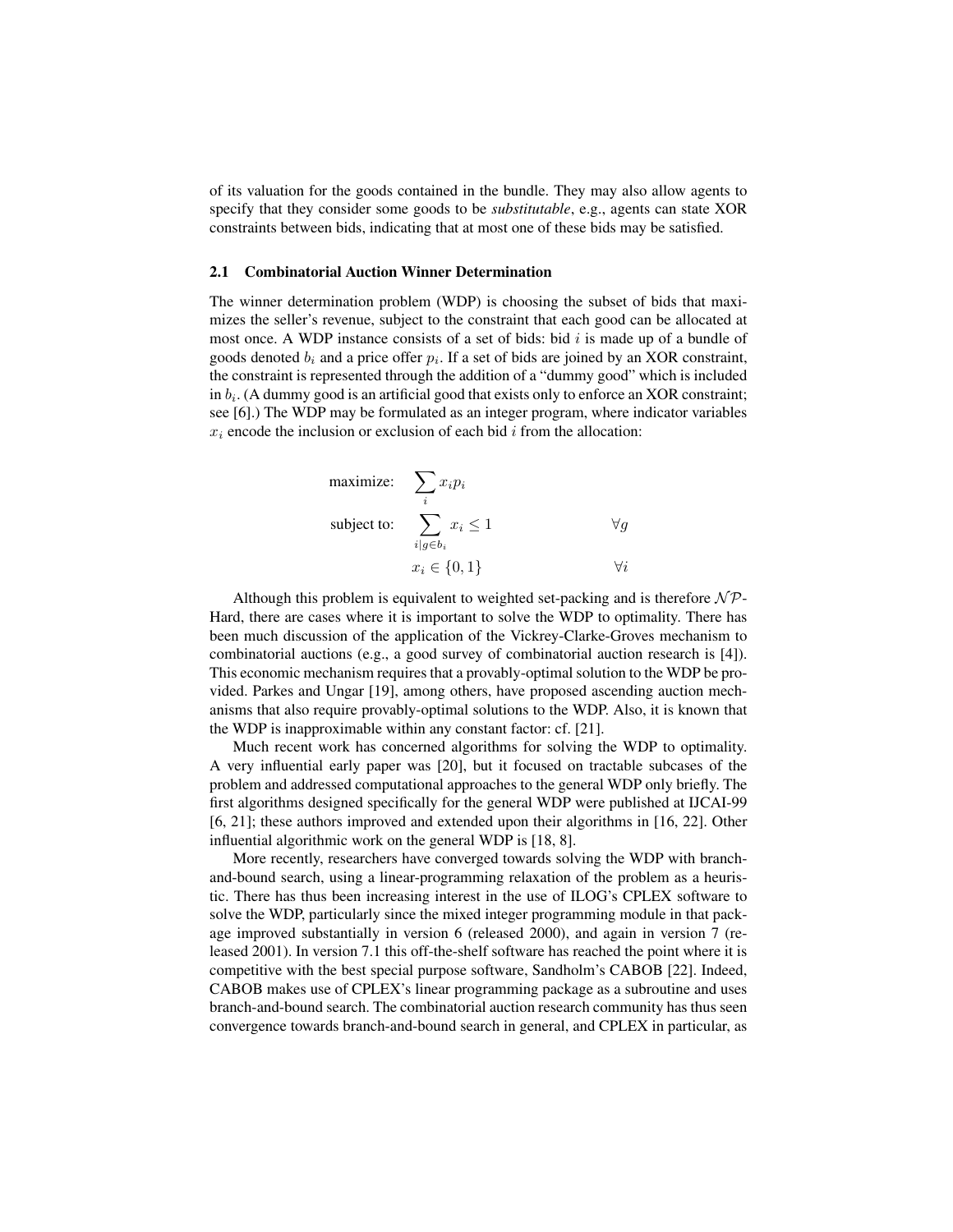the preferred approach to optimally solving the WDP. In this paper we selected CPLEX 7.1 as our WDP algorithm.

## **3 Artificial Data Distributions**

## **3.1 Legacy Data Distributions**

The wealth of research into algorithms for solving the WDP has created a need for many instances on which to test these algorithms. Since to date computational hurdles have made real-world data scarce, researchers have generally turned to artificial distributions for the evaluation of WDP algorithms. Along with the first wave of algorithms for the WDP, seven distributions were proposed in [21, 6, 11] that have been widely used by other researchers including many of those cited above. Each of these distributions may be seen as an answer to two questions: what number of goods to request in a bundle, and what price to offer for a bundle. Given a required *number* of goods, all distributions select *which* goods to include in a bid uniformly at random without replacement. The following methods are used to select the number of goods in a bundle:

- **– Uniform:** Uniformly distributed on [1, num goods]
- **– Normal:** Normally distributed with  $\mu = \mu_q$  and  $\sigma = \sigma_q$
- **– Constant:** Fixed at constant goods
- **– Decay:** Starting with 1, increment the size of the bundle until  $rand(0, 1) > \alpha$
- **Binomial:** Request *n* goods with probability  $p^n(1-p)^{num\cdot goods-n}C(num\cdot goods, n)$
- **– Exponential:** Request n goods with probability Ce −n/q

The following methods are used to select a price offer:

- **– Fixed Random:** Uniform on [low, hi]
- **Linear Random:** Uniform on  $[low \cdot n, hi \cdot n]$
- **Normal:** Draw from a normal distribution with  $\mu = \mu_p$  and  $\sigma = \sigma_p$

The seven legacy distributions follow:

- $-$  **[L1]** *Sandholm*: Uniform; Fixed Random:  $low = 0, hi = 1$
- **–** [L2] *Sandholm*: Uniform; Linear Random:  $low = 0, hi = 1$
- $-$  **[L3]** *Sandholm*: Constant: *constant\_goods* = 3; Fixed Random: *low* = 0,  $hi = 1$
- **– [L4]** *Sandholm*: Decay:  $\alpha = 0.55$ ; Linear Random:  $low = 0, hi = 1$
- **–** [L5] *Boutilier et al.*: Normal:  $\mu_q = 4$ ,  $\sigma_q = 1$ ; Normal:  $\mu_p = 16$ ,  $\sigma_p = 3$
- **– [L6]** *Fujishima et al.*: Exponential: q = 5; Linear Random: low = 0.5, hi = 1.5
- **– [L7]** *Fujishima et al.*: Binomial: p = 0.2; Linear Random: low = 0.5, hi = 1.5

### **3.2 CATS Distributions**

Subsequent research has exposed a variety of problems with these legacy distributions: see, for example, [2, 4, 15]. Broadly, these concerns may be divided into challenges to the realism of these distributions as a model for bidding in CA's and claims that these distributions are not empirically hard. We attempted to address the first group of problems in previous work [15], proposing the Combinatorial Auction Test Suite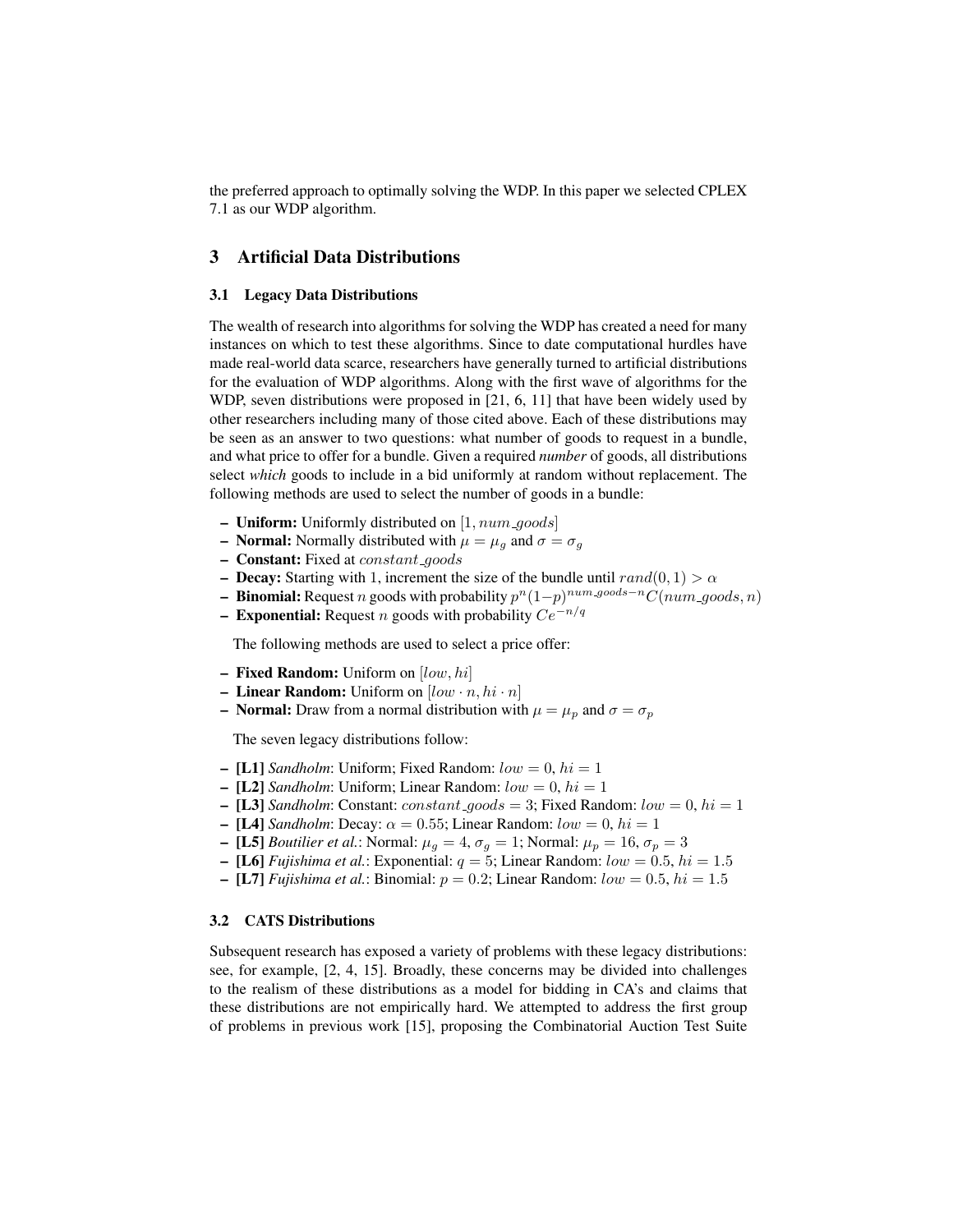(CATS). Indeed, the CATS distributions have been widely used, by many of the authors cited above and also for example by [10, 23, 13]. In this paper we consider four CATS distributions: **regions, arbitrary, matching,** and **scheduling**. <sup>2</sup> Although the available space does not permit the enumeration of each distribution's parameters, we give a high-level description of each distribution. *Regions* models an auction of real estate, or more generally of any goods over which two-dimensional adjacency is the basis of complementarity; bids request goods that are adjacent in a planar graph. *Arbitrary* is similar, but relaxes the planarity assumption and models arbitrary complementarities between discrete goods such as electronics parts or collectables. *Matching* applies to FAA airline take-off and landing rights auctions; each bid requests one take-off and landing slot bundle, and each bidder submits an XOR'ed set of bids for acceptable bundles. *Scheduling* models a distributed job-shop scheduling domain, with bidders requesting an XOR'ed set of resource time-slots that will satisfy their specific deadlines.

By modeling bidders explicitly and creating bid amounts, sets of goods and sets of substitutable bids from models of bidder valuations and models of problem domains, we aimed for the CATS distributions to serve as a step towards a realistic set of test distributions. However, we made no efforts to tune the distributions to provide hard instances. In practice, many researchers have remarked that some CATS problems are comparatively easy. In section 6 we show experimentally that some CATS distributions are always very easy for CPLEX, while others can be extremely hard.

## **4 The Issue of Problem Size**

Some sources of empirical hardness in  $\mathcal{NP}$ -Hard problem instances are well-understood. Our goal is to understand what *other* features of instances are predictive of hardness so we hold these parameters constant, concentrating on variations in other features.

For the WDP, it is well known that problems become harder as the number of goods and bids increases. $3$  For this reason, researchers have traditionally reported the performance of their WDP algorithms in terms of the number of bids and goods of the input instances. While it is easy to fix the number of goods, holding the number of bids constant is not as straightforward as it might appear. Most special-purpose algorithms make use of a polynomial-time preprocessing step which removes bids that are strictly dominated by one other bid. More precisely, bid  $i$  is dominated by bid  $j$  if the goods requested by i are a (non-strict) superset of the goods requested by j, and the price offer of i is smaller than or equal to the price offer of j. (This is similar in flavor to the use of arc-consistency as a preprocessing step for a CSP or weighted CSP problem.) It is thus possible for the size of problems given as input to the WDP algorithm to vary even if all generated instances had the same number of bids.

<sup>2</sup> We have not included the **paths** distribution because we are updating and extending it; we will include results concerning this distribution in the full version of this paper.

<sup>3</sup> An exception is that problems generally become easier when the number of bids grows *very* large in distributions favoring small bundles, because each small bundle is sampled much more often than each large bundle, giving rise to a new distribution for which the optimal allocation tends to involve only small bundles. We consider much smaller numbers of bids here.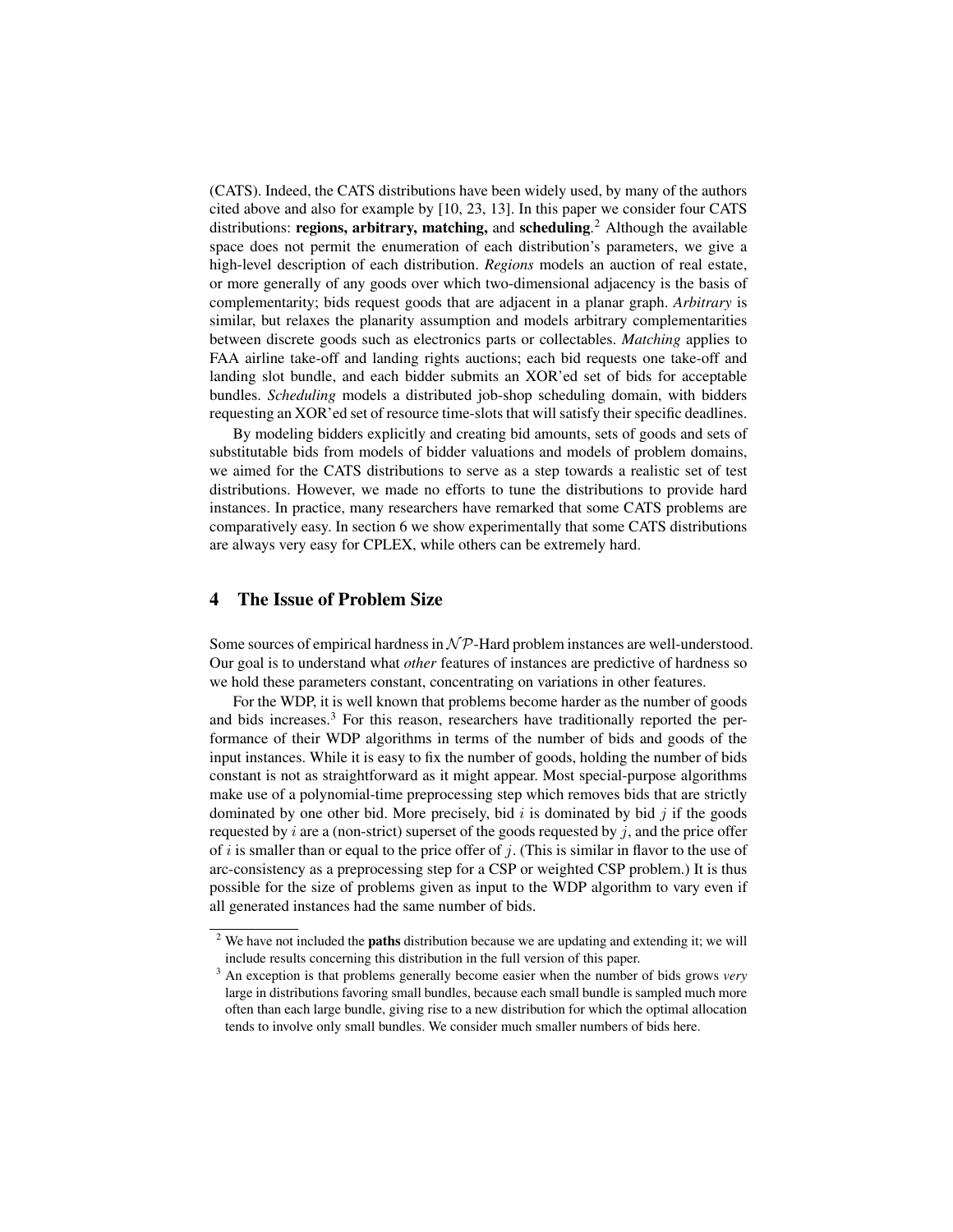It is not obvious whether domination ought to remove many bids, or whether the relationship between the average number of non-dominated bids and total bids ought to vary substantially from one distribution to another. No other work of which we are aware characterizes this relationship, so we set out to measure it. Figure 4 shows the number of non-dominated bids as a function of the total number of bids generated. In these experiments, with each line representing an average over 20 runs, bids were generated for an auction with 64 goods, and the program stopped after 2000 non-dominated bids had been made. We observe that some of the "legacy" distributions are considerably more likely than others to generate non-dominated bids; we do not show the CATS distributions in this graph as all four generated virtually no dominated bids.



**Fig. 1.** Non-Dominated Bids vs. Raw Bids

Of course, many other polynomial-time preprocessing steps are possible, e.g., a check for bids that are dominated by a pair of other bids. Indeed, CPLEX employs many, much more complex preprocessing steps before initiating its own branch-andbound search. However, our own experience with algorithms for the WDP has suggested that other polynomial-time preprocessing steps offer much poorer performance in terms of the number of bids discarded in a given amount of time. The results above certainly suggest that the results of strict domination checking should not be disregarded, since distributions differ substantially in the ratio between the number of non-dominated bids and the raw number of bids. We thus defined the problem size as the pair (*number of goods, number of non-dominated bids*). We re-implemented the CATS software so that it generated instances for all CATS and legacy distributions with a specified number of *non-dominated* bids: the software iteratively generated bids and removed dominated bids until the specified target was reached. Our focus on the number of non-dominated bids forced us not to consider bids from the distributions L1 and L5 in the remainder of the paper, because they often failed to generate the specified number of non-dominated bids even after millions of bids were created. (We note that this helps explain why L1 and L5 have been found empirically easy by other researchers.)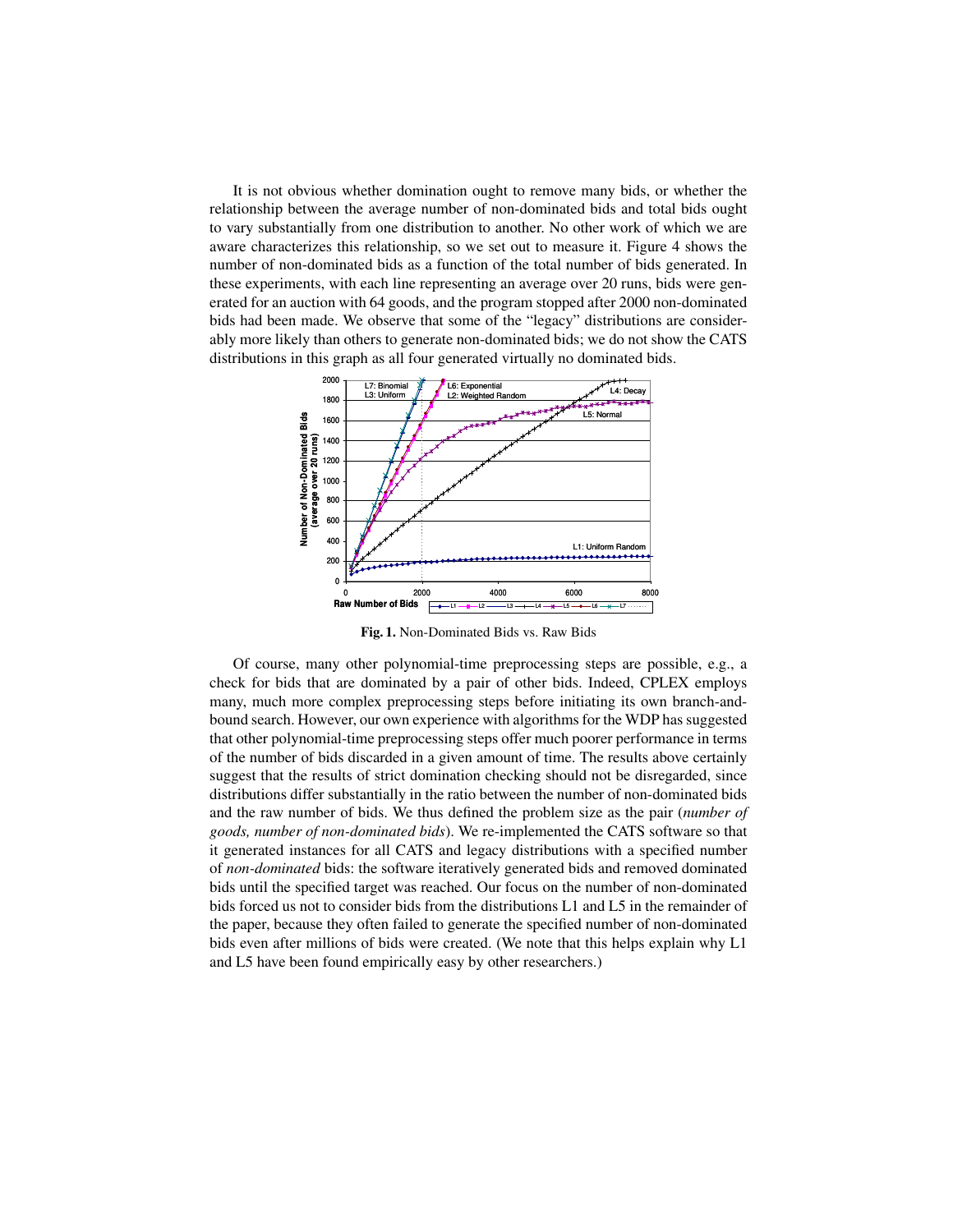#### Bid-Good Graph Features:

- 1-3. **Bid nodes degree statistics**: max and min degree of the bid nodes, and standard deviations.
- 4-7. **Good nodes degree statistics**: average, maximum, minimum degree of the good nodes, and their standard deviations.

#### Bid Graph Features:

- 8. **Edge Density**: number of edges in the BG divided by the number of edges in a complete graph with the same number of nodes.
- 9-11. **Node degree statistics**: the max and min node degrees in the BG, and their standard deviation.
- 12-13. **Clustering Coefficient and Deviation**. A measure of "local cliqueness." For each node calculate the number of edges divided by  $k(k-1)/2$ , where k is the number of neighbors. We record average (the clustering coefficient) and standard deviation.
	- 14. **Average minimum path length**: the average minimum path length, over all pairs of bids.
- 15. **Ratio of the clustering coefficient to the average minimum path length**: One of the measures of the smallness of the BG.
- 16-19. **Node eccentricity statistics**: The eccentricity of a node is the length of a shortest path to a node furthest from it. We calculate the maximum eccentricity of BG (graph diameter), the minimum eccentricity of BG (graph radius), average eccentricity, and standard deviation of eccentricity.

#### LP-Based Features:

20-22.  $L_1$ ,  $L_2$ ,  $L_{\infty}$  norms of the integer slack vector.

#### Price-Based Features:

- 23. **Standard deviation of prices among all bids**:  $stdev(p_i)$
- 24. **Deviation of price per number of goods**:  $stdev(p_i/|b_i|)$
- 25. **Deviation of price per square root of the number of goods**:  $stdev(p_i/\sqrt{|b_i|}).$

### **Fig. 2.** Four Groups of Features

## **5 Features**

As described above, we characterize each problem instance with a set of features. There is no automatic way of constructing a feature set: researchers must use their domain knowledge to identify properties of the instance that appear likely to provide useful information about empirical hardness. We only consider features that can be generated from *any* problem instance, without knowledge of how that instance was constructed. Furthermore we restrict ourselves to those features that are computable in polynomial time, since the computation of the features should scale well as compared to solving the optimization problem. Although features must be manually selected, there are statistical techniques for identifying useless features. Identifying such features is important because highly correlated features can unnecessarily increase the dimensionality of the hypothesis space: this can degrade the performance of some regression algorithms and also makes the resulting formula harder to interpret.

For our WDP case study, we determined 35 features which we thought could be relevant to the empirical hardness of the optimization, ranging in their computational complexity from linear to cubic time. After feature selection we were left with 25 features: these are summarized in Fig. 2. We describe our features in more detail below, and also mention some of the features that were eliminated by feature selection.

There are two natural graphs associated with each instance. First, is the *bid-good graph* (BGG): a bipartite graph having a node for each bid, a node for each good and an edge between a bid and a good node for each good in the given bid. We measure a variety of BGG's properties: extremal and average degrees and their standard deviations for each group of nodes. The average number of goods per bid was perfectly correlated with another feature, and so did not survive our feature selection.

The *bid graph* (BG) represents conflicts among bids (thus it is the constraint graph for the associated CSP). As is true for all CSPs, the BG captures a lot of useful information about the problem instance. Our second group of features are concerned with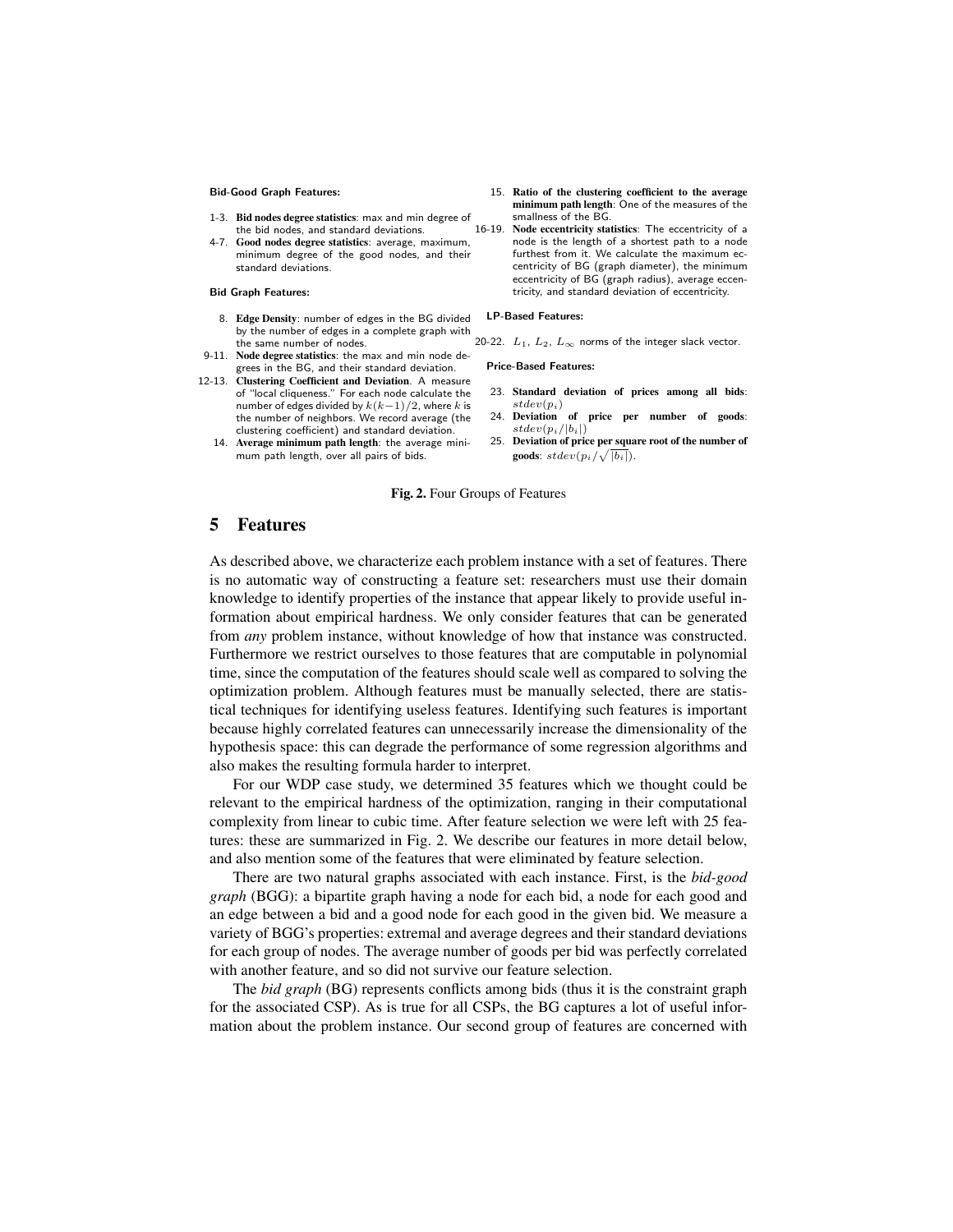structural properties of the  $BG<sup>4</sup>$  We originally measured the first and third quartiles and the median of the BG node degrees, but they turned out to be highly correlated with edge density. We also measured the average number of conflicts per bid, but since the number of bids was held constant this feature was always proportional to edge density. We considered using the number of connected components of the BG to measure whether the problem is decomposable into simpler instances, but found that nearly every instance consisted of a single component. Finally, it would be desirable to include some measure of the size of the (unpruned) search space. For some problems branching factor and search depth are used; for WDP neither is easily estimated. A related measure is the number of maximal independent sets of BG, which corresponds to the number of feasible solutions. However, this counting problem is hard, and to our knowledge does not have a polynomial-time approximation.

The third group of features is calculated from the solution vector of the LP relaxation of the WDP. We calculate the *integer slack* vector by replacing each component  $x_i$  with  $min(|x_i|, |1-x_i|)$ . These features appeared particularly useful both because the slack gives insight into the quality of CPLEX's initial solution and because CPLEX uses LP as its search heuristic. Originally we also included median integer slack, but excluded the feature when we found that it was always zero.

Our last group of features is the only one to explicitly consider the prices associated with bids. While the scale of the prices has no effect on hardness the spread is crucial, since it impacts pruning. We note that feature 25 was shown to be an optimal bidordering heuristic for branch-and-bound search on the WDP in [8].

## **6 Experimental Results**

We generated three separate data sets of different problem sizes, to ensure that our results were not artifacts of one particular choice of problem size. The first data set contained runs on instances of 1000 bids and 256 goods each, with a total of 4500 instances (500 instances per distribution). The second data set with 1000 bids and 144 goods had a total of 2080 instances; the third data set with 2000 bids and 64 goods contained 1964 instances. Where we present results for only a single data set, the first data set was always used. All of our runtime data was collected by running CPLEX 7.1 with preprocessing turned off. We used a cluster of 4 machines, each of which had 8 Pentium III Xeon 550 MHz processors and 4G RAM and was running Linux 2.2.12. Since many of the instances turned out to be exceptionally hard, we stopped CPLEX after it had expanded 130,000 nodes (reaching this point took between 2 hours and 22 hours, averaging 9 hours). Overall, solution times varied from as little as 0.01 seconds to as much as 22 hours. We estimate that we consumed approximately 3 years of CPU time collecting this data. We also computed our 35 features for each instance. (Recall that feature selection took place after all instances had been generated.) Each feature in each data set was normalized to have a mean of 0 and a standard deviation of 1. Regression was performed using the open-source R package (see www.r-project.org).

 $4$  We thank Rámon Béjar for providing code for calculating the clustering coefficient.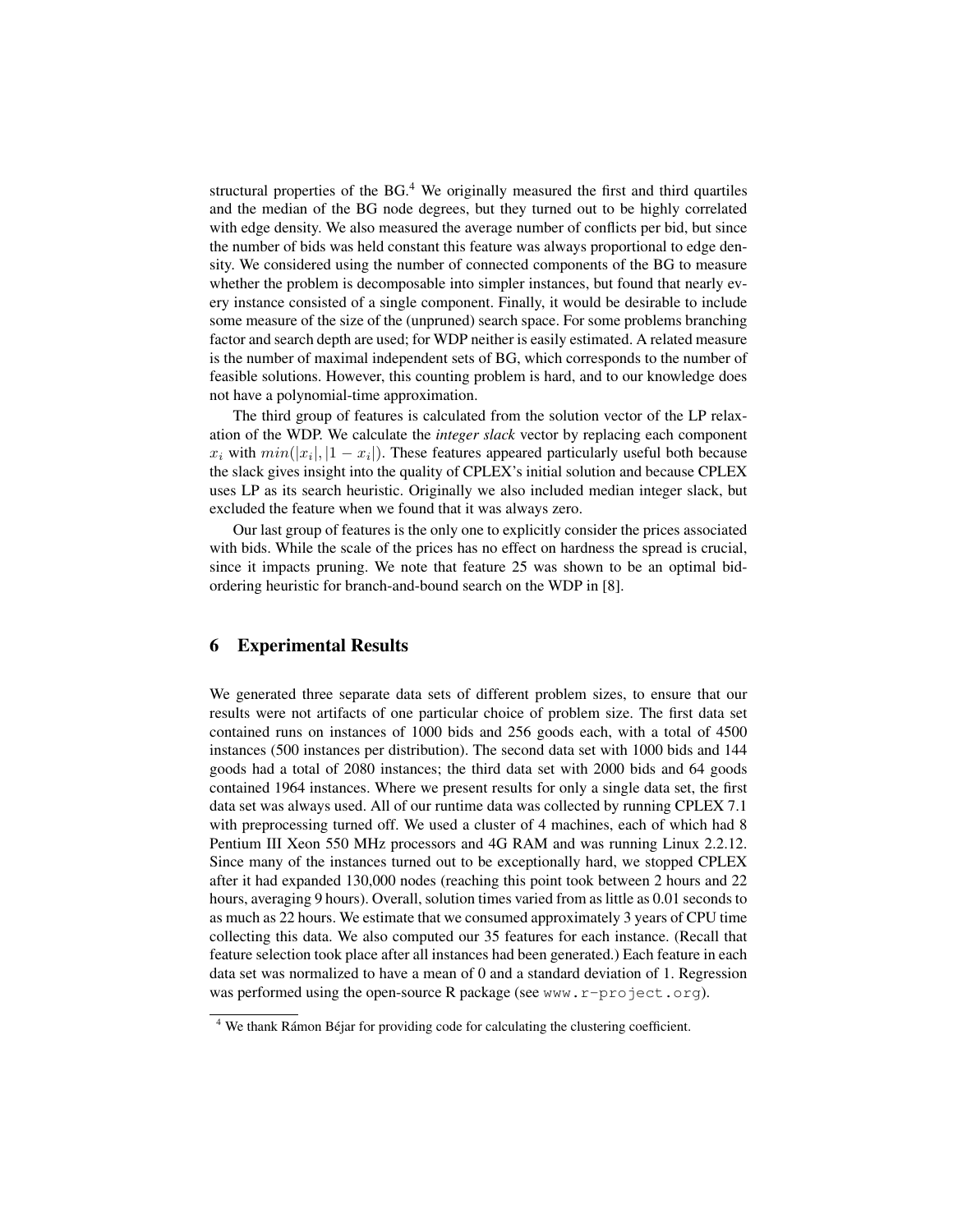

**Fig. 3.** Gross Hardness

## **6.1 Gross Hardness**

Before attempting to characterize the hardness of our problems with machine learning techniques, we examined the gross hardness of each distribution. To our knowledge no previously published results show the *distribution* of hard and easy problems across different data distributions. Figure 3 shows the results of 500 runs for each distribution on problems with 256 goods and 1000 non-dominated bids, indicating the number of instances with the same order-of-magnitude runtime—i.e.,  $|\log_{10}(runtime)|$ —for each of our nine distributions. Each instance of each distribution had different parameters, each of which was sampled from a range of acceptable values.

This figure illustrates that some data distributions were always easy for CPLEX, while others were nearly always hard. It is interesting that most distributions had instances that varied in hardness by several orders of magnitude, despite the fact that all instances had the same problem size. In the next sections we will describe our attempts to predict the order-of-magnitude hardness of data instances—effectively, to induce the hardness information in Fig. 3 without running CPLEX or identifying the distribution from which an instance was drawn.

### **6.2 Homing in on Sources of Hardness**

Since we wanted to learn a continuous-valued model of the features, we used statistical regression techniques.<sup>5</sup> We chose the logarithm of CPLEX running time as our response variable—the value to be predicted—rather than absolute running time, for consistency with our original motivation of automatically reconstructing the gross hardness figure. We wanted the model to be penalized according to whether the predicted and actual values had the same order of magnitude: if we had tried to predict absolute running times then the model would have been penalized very little for dramatically mispredicting the running time of very easy instances, and would have been penalized heavily for slightly mispredicting the running time of the hardest instances. We performed regression on a training set consisting of 80% of each of our datasets, and then tested our model on the remaining 20% to evaluate its ability to generalize to new data.

<sup>5</sup> A large literature addresses the statistical techniques we used; for an introduction see, e.g., [9].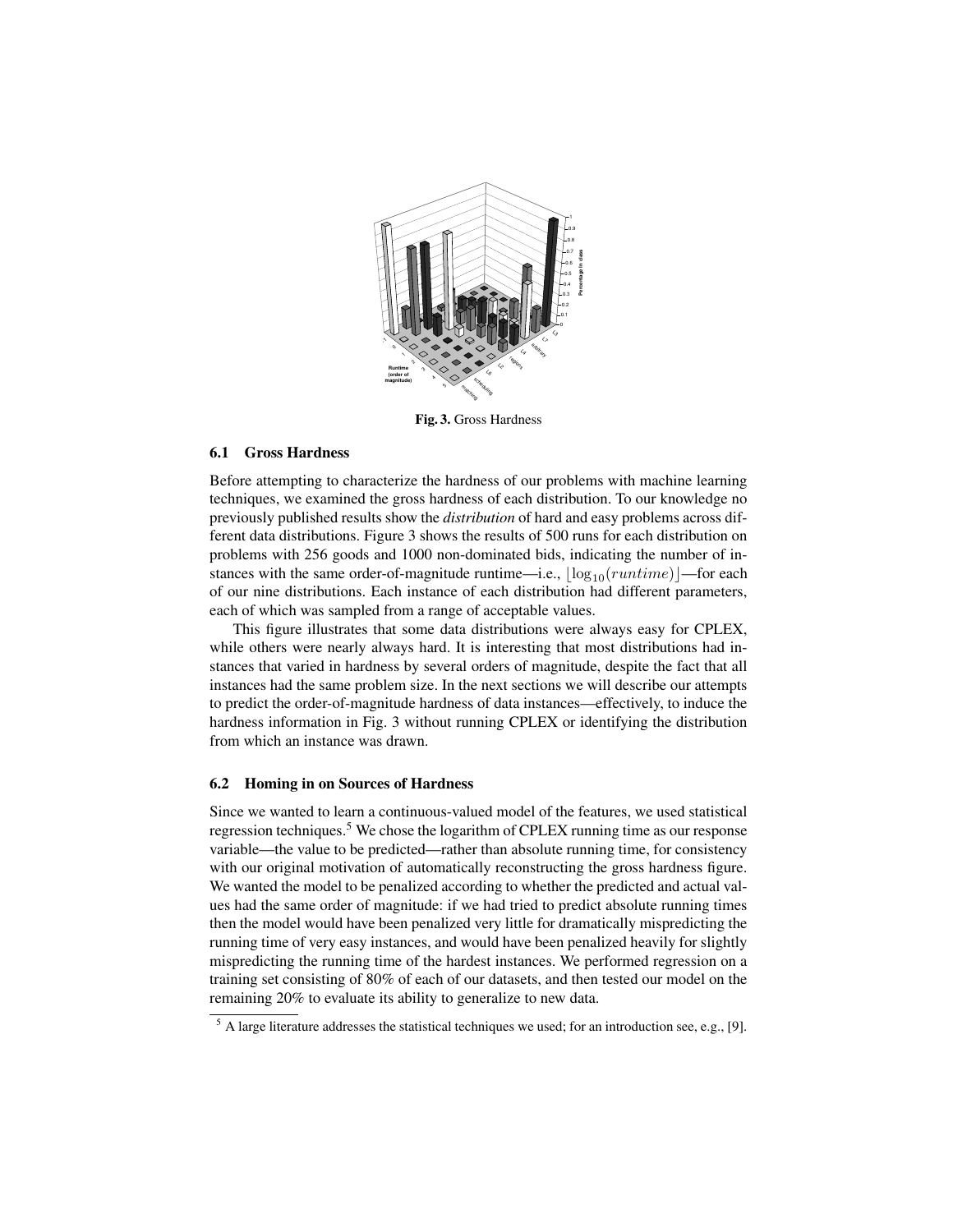**Linear Regression** One of the simplest and most widely-studied regression techniques is linear regression. This technique works by finding a hyperplane in the feature space that minimizes root mean squared error (RMSE), which is defined as the square root of the average squared difference between the predicted value and the true value of the response variable. Minimizing RMSE is reasonable because it conforms to the intuition that, holding mean absolute error constant, models that mispredict all instances equally should be preferred to models that vary in their mispredictions. Although we go on to consider nonlinear regression, it is useful to consider the results of linear regression for two reasons. First, one of our main goals was to understand the factors that influence hardness, and insights gained from a linear model are useful even if other, more accurate models can be found. Second, our linear regression model serves as a baseline to which we can compare the performance of more complex regression techniques.

In Fig. 4(a) we report both RMSE and mean absolute error, since the latter is often more intuitive. A third measure, adjusted  $R^2$ , is the fraction of the original variance in the response variable that is explained by the model, with a penalty for more complex models. Despite this penalty, adjusted  $R^2$  is a measure of fit to the training set and cannot entirely correct for overfitting; nevertheless, it can be an informative measure when presented along with test set error. Overall, this table shows that our linear model would be able to do a good job of classifying instances into the bins shown in Fig. 3, despite the fact that it is not given the distribution from which each instance was drawn: 93% of the time the log running times of the data instances in our test set were predicted to the correct order of magnitude (i.e., with an absolute error of less than 1.0). Figures 4(b) and 4(c) show histograms of mean absolute and RMS error, with bin width 0.1. These histograms show that most instances are predicted very accurately, and few instances are dramatically mispredicted.



**Fig. 4.** Experimental results for linear regression

**Nonlinear Models** Although our linear model was quite effective, we expected that nonlinear interactions between our features would be important, and therefore looked to nonlinear models. A simple way of performing nonlinear regression is to compute new features based on nonlinear interactions between the original features, and then to perform linear regression on the union of both sets of features. We added all products of pairs of features to our linear model, including squares of individual features, which gave us a total of 350 features. This allowed us to fit a 2<sup>nd</sup> degree polynomial instead of our previous linear model. For all three of our datasets this model gave considerably better error measurements on the test set and also explained nearly all the variance in the training set, as shown in Fig. 5(a).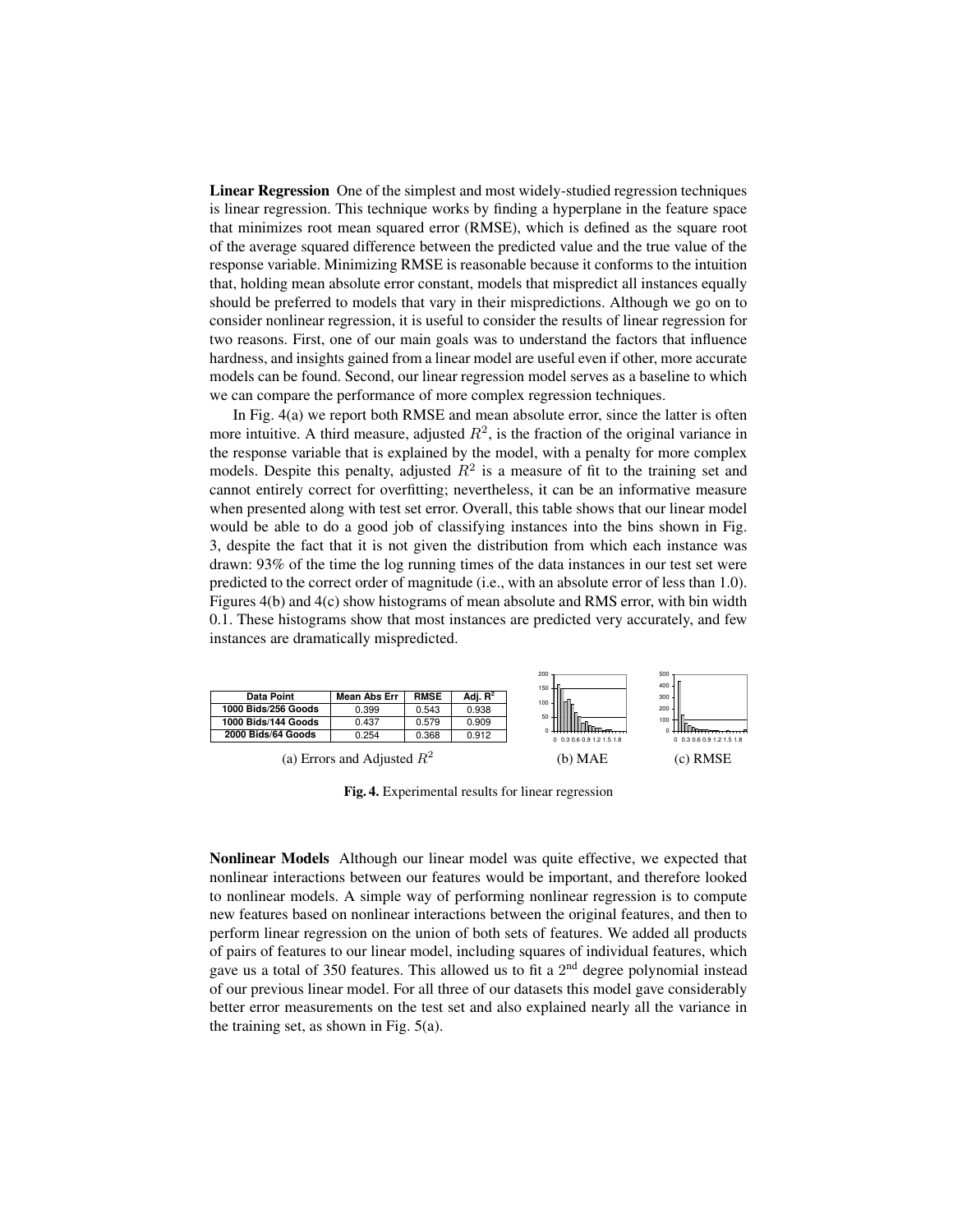

Fig. 5. Experimental results for  $2<sup>nd</sup>$  degree polynomial regression

We also explored another nonlinear regression technique, Multivariate Adaptive Regression Splines (MARS) [5]. MARS models are linear combinations of the products of one or more basis functions, where basis functions are the positive parts of linear functions of single features. The RMSE on our MARS models differed from the RMSE on our second-order model only in the second decimal place; as MARS models can be unstable and difficult to interpret, we focus on the second-order model here.

**Analysis** The results summarized above demonstrate that it is possible to learn a model of our features that accurately predicts the log of CPLEX running time on novel instances. For some applications (e.g., predicting the time it will take for an auction to clear; building an algorithm portfolio) accurate prediction is all that is required. For other applications it is necessary to *understand* what makes an instance empirically hard. In this section we set out to interpret our models.

It is tempting to interpret a model by comparing the coefficients assigned to the different features; since all features have the same mean and standard deviations, more important features should tend to have larger coefficients. The reason that this does not work is that most features are at least somewhat correlated. Two perfectly correlated but entirely unimportant features can have large coefficients with opposite signs in a linear model; in practice, since imperfect correlation and correlations among larger sets of variables are common, it is difficult to untangle the effects of correlation and importance in explaining a given coefficient's magnitude. One solution is to force the model to have smaller coefficients and/or to contain fewer variables. Requiring smaller coefficients reduces interactions between correlated variables; two popular techniques are ridge regression and lasso regression. We evaluated these techniques using cross validation and found no significant effect on errors or on interpretability of the model, so we do not present these results here.

Another family of techniques allows interpretation without the consideration of coefficient magnitudes. These techniques select "good" subsets of the features, essentially performing exhaustive enumeration when possible and various greedy search techniques otherwise. Small models are desirable for analysis because they are easier to interpret directly and because a small, optimal subset will tend to contain fewer highly covariant features than a larger model. We plotted subset size (from 1 to the total number of variables) versus the RMSE of the best model built from a subset of each size. We then chose the smallest subset size at which there was little incremental benefit gained by moving to the next larger subset size. We examined the features in the model, and also measured each variable's cost of omission—the (normalized) difference between the RMSE of the model on the original subset and a model omitting the given variable.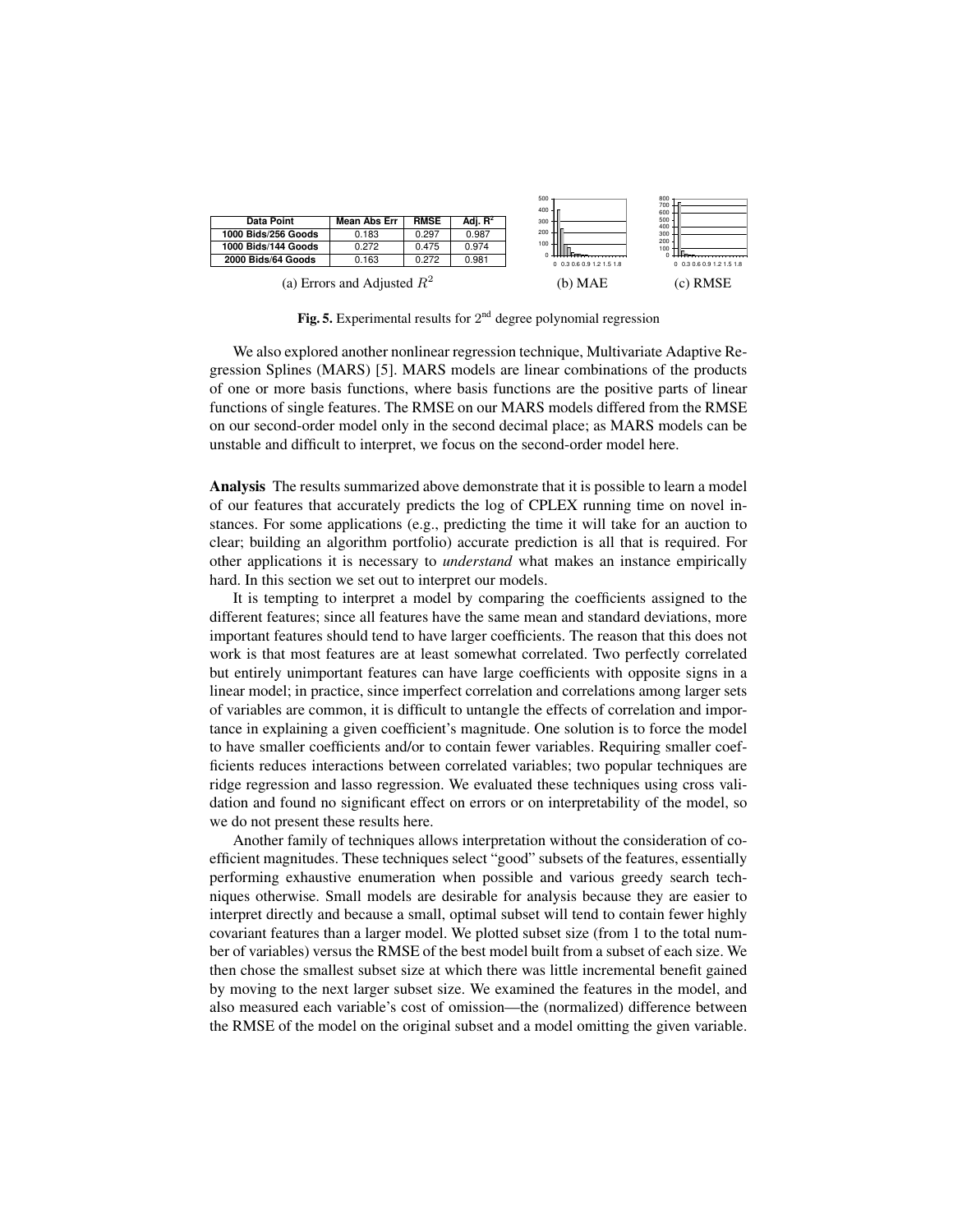It is important to note that because of correlation between features many different subsets may achieve nearly the same RMSE, and that very little can be inferred from what *particular* variables are included in the best subset of a given size. This is of little concern, however, when subset selection is used only to gain a conceptual understanding of the features that are important for predicting empirical hardness; in this case the substitution of one feature for another covariant feature is irrelevant because the inclusion of either feature in the model has the same intuitive meaning. It is also worth noting that subset selection and cost of omission were both evaluated using the test set, but that all model selection was evaluated using cross validation, and all analysis was performed after our models had been learned.



**Fig. 6.** Subset Selection in Linear Models.

Figure 6(a) shows the RMSE of the best subset containing between 1 and 25 features for linear models; since we had only 25 features in total we selected the best subsets by exhaustive comparison. We chose to examine the model with seven features because it was the first for which adding another feature did not cause a large decrease in RMSE. Figure 6(b) shows the seven features in this model and their respective costs of omission (scaled to 100). The most striking conclusion is that structural features are the most important. Edge density of BG is essentially a measure of the constrainedness of the problem, so it is not surprising to find that this feature is the most costly to omit. Clustering coefficient, the second feature, is a measure of average cliquiness of BG; this feature gives an indication of how local constraints in the problem are. All but one of the remaining features concern node degrees in BG or BGG; the final feature is the  $L_1$ norm of the linear programming slack vector. The importance of this feature is quite intuitive: the  $L_1$  norm is close to 0 for problems that are almost completely solved by LP, and larger for more difficult problems.

Figure 7(a) shows the best subsets containing between 1 and 60 features for secondorder models. In this case we had 350 features, making exhaustive exploration of features impossible; we instead used four different greedy subset selection methods and at each size chose the best subset among the four. The subsets shown in Fig. 7(a) are likely not the RMSE-minimizing subsets of the given sizes, but since our goal was only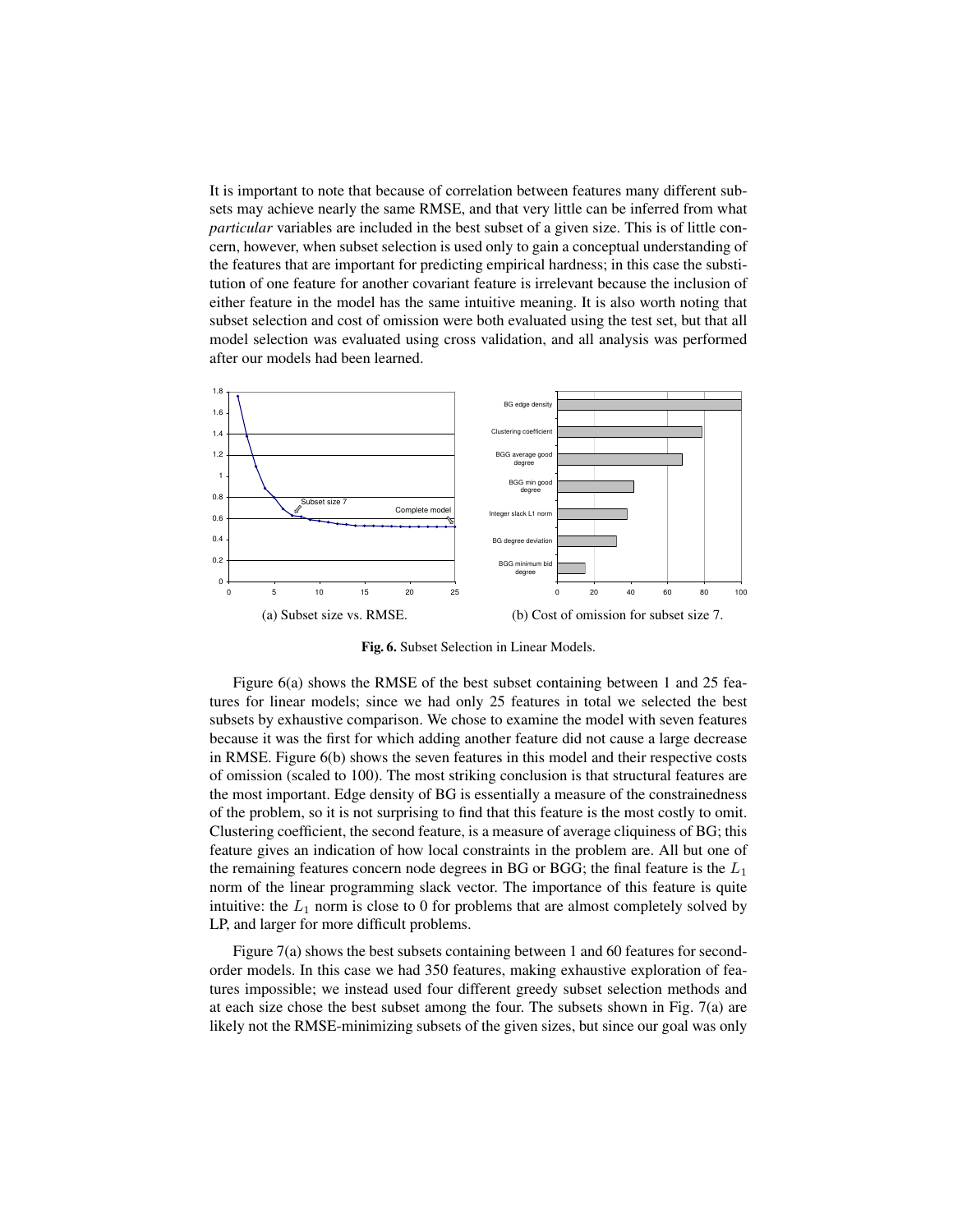

**Fig. 7.** Subset Selection in Second-Order Models.

to understand what sorts of features are important this likely lack of optimality is not a serious problem. We observe that the interactions between features dramatically improved RMSE on very small subsets. Figure 7(b) shows the costs of omission for the variables from the best subset of six features. Again we observe that edge density of BG is a critically important feature, as are the clustering coefficient and node degrees. We observe that overall many second-order features were selected. The  $L_1$  norm becomes more important than in the linear model when it is allowed to interact with other features; in the second-order model it is also sufficiently important to be included as the only first-order feature. It is striking that no price features were important in either our first- or second-order models. Although price-based features do appear in larger models, they seem not to be as critically important as structural or LP-based features. This may be partially explained by the fact that the removal of dominated bids eliminates the bids that deviate most substantially on price, and indeed caused us to eliminate the distribution (L1) in which average price per good varied most dramatically across bids.

## **7 Conclusion and Future Directions**

This paper makes two main contributions. First, we performed an extensive experimental investigation into the hardness of the WDP. We contrasted widely-used WDP distributions with respect to their empirical hardness, and showed that the traditional definition of problem size can be misleading. We identified structural, distributionindependent features of WDP instances and showed that, somewhat surprisingly, they contain enough information to predict CPLEX running time with high accuracy.

Second and more importantly, we proposed a new, general methodology for understanding the empirical hardness of complex, high-dimensional  $N\mathcal{P}$ -Hard problems. We believe that our methodology, based on using machine learning techniques to identify hard regions of the feature space, is applicable to a wide variety of hard problems; we intend to test this hypothesis in future work. Furthermore, we intend to explore some of the applications described earlier: straightforward prediction of running time, effec